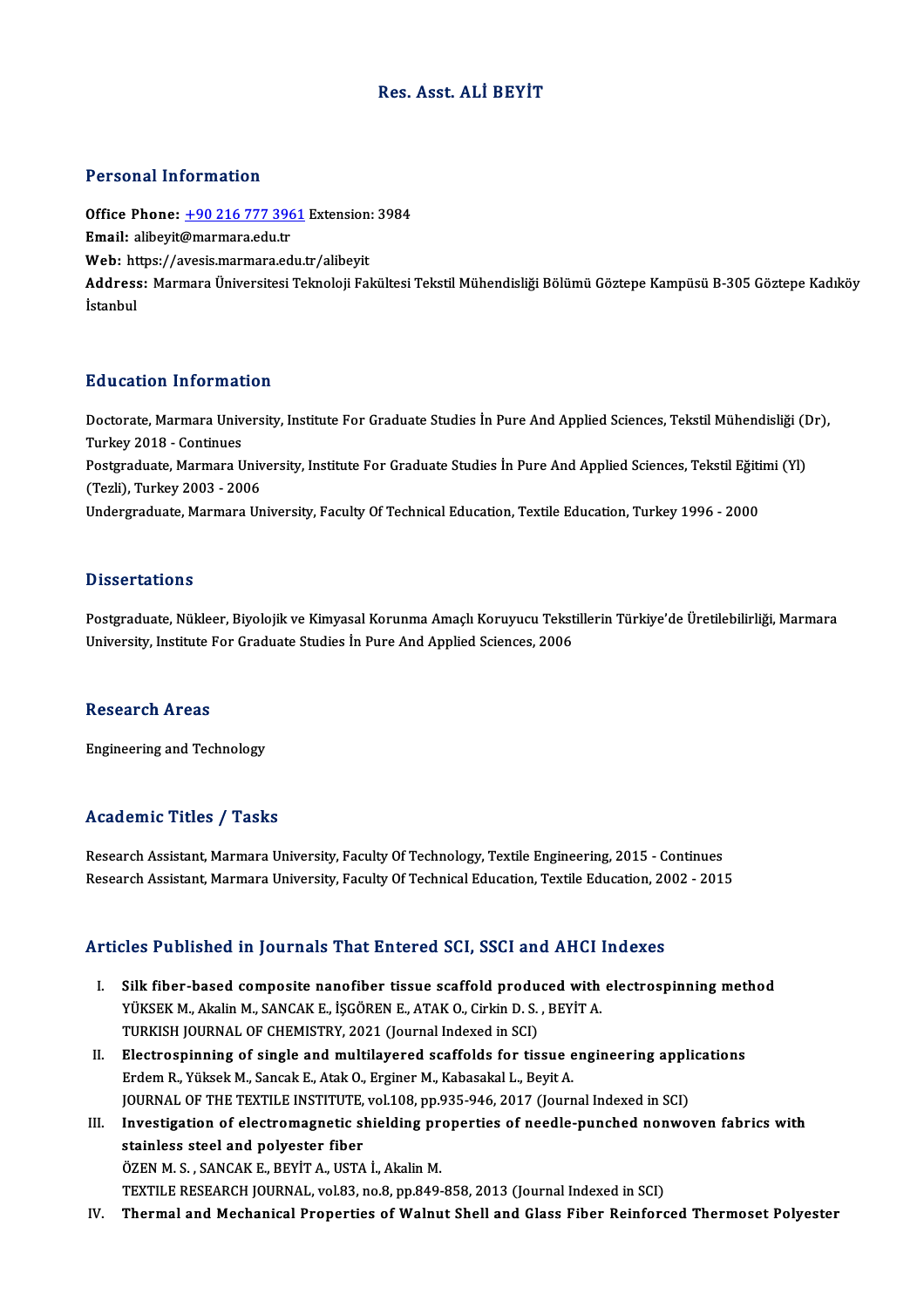Composites

Onat A., Pazarlıoğlu S. S., Sancak E., Ersoy S., Beyit A., Erdem R. ASIAN JOURNAL OF CHEMISTRY, vol.25, pp.1947-1952, 2013 (Journal Indexed in SCI)

- Onat A., Pazarlıoğlu S. S. , Sancak E., Ersoy S., Beyit A., Erdem R.<br>ASIAN JOURNAL OF CHEMISTRY, vol.25, pp.1947-1952, 2013 (Journal Indexed in SCI)<br>V. An Investigation of Mechanical and Acoustic Absorption Properties of M ASIAN JOURNAL OF CHEMISTRY, vol.25, pp.1947-1952, 2013 (Jo<br>An Investigation of Mechanical and Acoustic Absorption<br>Hazelnut s Shell Reinforced Polyester Resin Composites<br>Frequ S. Bouit A. Sancel: E An Investigation of Mecl<br>Hazelnut s Shell Reinfor<br>Ersoy S., Beyit A., Sancak E.<br>Journal Of Vibroongineerin Hazelnut s Shell Reinforced Polyester Resin Composites<br>Ersoy S., Beyit A., Sancak E.<br>Journal Of Vibroengineering, vol.11, pp.305-316, 2009 (Journal Indexed in SCI Expanded)<br>An investigation of mechanical and acquatic absor Ersoy S., Beyit A., Sancak E.<br>Journal Of Vibroengineering, vol.11, pp.305-316, 2009 (Journal Indexed in SCI Expanded)<br>VI. An investigation of mechanical and acoustic absorption properties of multiaxial glass fiber and<br>hare
- Journal Of Vibroengineering, vol.11, pp.305-316, 2009 (Journa<br>An investigation of mechanical and acoustic absorption<br>hazelnut's shell reinforced poliester resin composites<br>Freques Bouit A. Sangel: E An investigation of mech<br>hazelnut's shell reinford<br>Ersoy S., Beyit A., Sancak E.<br>Journal of Vibroongineerin hazelnut's shell reinforced poliester resin composites<br>Ersoy S., Beyit A., Sancak E.<br>Journal of Vibroengineering, vol.11, pp.305-315, 2009 (Journal Indexed in SCI)

## Articles Published in Other Journals

- rticles Published in Other Journals<br>I. Islak Serme Teknolojisi İle Üretilen Karbon Esaslı Nonwoven Kumaşın Elektromanyetik Kalkanlama<br>Örelliğinin inselenmesi Mos 1 denoncu in och<br>Islak Serme Teknolojisi<br>Özelliğinin incelenmesi<br>ÖZEN M S - AKALINM S/ Özelliğinin incelenmesi<br>ÖZEN M. S. , AKALIN M., SANCAK E., USTA İ., BEYİT A. Uluslararası Nonwoven Teknik Tekstil Teknoloji Dergisi, vol.1, pp.56-62, 2016 (National Non-Refereed Journal) ÖZEN M. S. , AKALIN M., SANCAK E., USTA İ., BEYİT A.<br>Uluslararası Nonwoven Teknik Tekstil Teknoloji Dergisi, vol.1, pp.56-62, 2016 (National Non-Refereed Journal)<br>II. Effect of Degumming Performed with Different Type Natur
- Uluslararası Nonwoven Teknik Tek<br>Effect of Degumming Performe<br>on the Properties of Silk Fiber<br>VÜKSEK M. KOCAK E.D., PEVIT A Effect of Degumming Performed with Differ<br>on the Properties of Silk Fiber<br>YÜKSEK M., KOÇAK E. D. , BEYİT A., MERDAN N.<br>Advances in Environmental Biology vol 6 nn 90 on the Properties of Silk Fiber<br>YÜKSEK M., KOÇAK E. D. , BEYİT A., MERDAN N.<br>Advances in Environmental Biology, vol.6, pp.801-808, 2012 (Refereed Journals of Other Institutions) YÜKSEK M., KOÇAK E. D. , BEYİT A., MERDAN N.<br>Advances in Environmental Biology, vol.6, pp.801-808, 2012 (Refereed Journals of Other Institutions)<br>III. Mechanical properties of bi axial glass fiber and pistachio shell reinf
- Advances in Environmental Biology, vol.6, pp.801-808, 2012 (Re<br>Mechanical properties of bi axial glass fiber and pistachi<br>Pazarlıoğlu S. S. , Beyit A., Ersoy S., Sancak E., Küpeli G., Salman S.<br>Heak University Journal of M Mechanical properties of bi axial glass fiber and pistachio shell reinforced polyester com<br>Pazarlıoğlu S. S. , Beyit A., Ersoy S., Sancak E., Küpeli G., Salman S.<br>Usak University Journal of Material Sciences, vol.1, pp.9-1 Pazarlıoğlu S. S. , Beyit A., Ersoy S., Sancak E., Küpeli G., Salman S.<br>Usak University Journal of Material Sciences, vol.1, pp.9-14, 2012 (Other Refereed National Journals)<br>IV. AN INVESTIGATION OF ELECTROMAGNETIC WAVE
- Usak University Journal of Material Sciences, vol.1, pp.9-14, 2012 (Other Refereed National Journals)<br>AN INVESTIGATION OF ELECTROMAGNETIC WAVE ABSORPTIONPOTENTIAL OF WOVEN F<br>WITH STAINLESS STEEL WIRE<br>ÖZEN M. S., SANCAK E., AN INVESTIGATION OF ELECTROMAGNETIC WAVE ABSC<br>WITH STAINLESS STEEL WIRE<br>ÖZEN M. S. , SANCAK E., UZUN M., USTA İ., İŞGÖREN E., BEYİT A.<br>BMUTB Besearsk Journal 2012 (Refereed Journals of Other Inc

RMUTP Research Journal, 2012 (Refereed Journals of Other Institutions)

## Refereed Congress / Symposium Publications in Proceedings

- I. Development of Bio-Composite Structures for Interior Noise Reduction in Automobiles Sancak E., Özen M. S., Yüksek M., Usta I., Atak O., Beyit A., Pars A., Eryilmaz O. Development of Bio-Composite Structures for Interior Noise Reduction in Automobiles<br>Sancak E., Özen M. S. , Yüksek M., Usta I., Atak O., Beyit A., Pars A., Eryilmaz O.<br>Aachen – Dresden – Denkendorf International Textile Co Sancak E., Özen M. S. , Yüksek M., Usta I., Atak O., Beyit A., Pars A., Eryilmaz O.<br>Aachen – Dresden – Denkendorf International Textile Conference, Aachen, Germany, 29 - :<br>II. Elektromanyetik Dalgaları Engellemek Amaçlı Ku
- Aachen Dresden Denkendorf International Textile Conference, Aachen,<br>Elektromanyetik Dalgaları Engellemek Amaçlı Kullanılan Fonksiyo<br>SANCAK E., ÖZEN M. S. , YÜKSEK M., USTA İ., AKALIN M., ATAK O., BEYİT A.<br>1st Internati Elektromanyetik Dalgaları Engellemek Amaçlı Kullanılan Fonksiyonel Tekstiller<br>SANCAK E., ÖZEN M. S. , YÜKSEK M., USTA İ., AKALIN M., ATAK O., BEYİT A.<br>1st International Turkish World Engineering and Science Congress, 7 - 1
- SANCAK E., ÖZEN M. S., YÜKSEK M., USTA İ., AKALIN M., ATAK O., BEYİT A.<br>1st International Turkish World Engineering and Science Congress, 7 10 December 2017<br>III. Elektromanyetik Dalgaları Engellemek Amaçlı Kullanılan Fon 1st International Turkish World Engineering<br>Elektromanyetik Dalgaları Engellemek A<br>for Shielding of Electromagnetic Waves SANCAK E., ÖZEN M. S., YÜKSEK M., USTA İ., AKALIN M., ATAK O., BEYİT A. 1st InternationalTurkishWorldEngineering and ScienceCongress,Antalya,Turkey,7 -10December 2017,pp.201 SANCAK E., ÖZEN M. S. , YÜKSEK M., USTA İ., AKALIN M., ATAK O., BEYİT A.<br>1st International Turkish World Engineering and Science Congress, Antalya, Turkey, 7 - 10 December 2017, pp.20<br>IV. Electromagnetics Shielding Effecti

## Polyamide Fibres Electromagnetics Shielding Effectiveness of Nonwoven<br>Polyamide Fibres<br>ÖZEN M. S. , SANCAK E., AKALIN M., SOIN N., SHAH T., BEYİT A.<br>14th Asian Tautile Conferense 27, 20 June 2017 ÖZEN M. S. , SANCAK E., AKALIN M., SOIN N., SHAH T., BEYİT A.<br>14th Asian Textile Conference, 27 - 30 June 2017

ÖZEN M. S., SANCAK E., AKALIN M., SOIN N., SHAH T., BEYİT A.<br>14th Asian Textile Conference, 27 - 30 June 2017<br>V. Investigation and Comparison of Electromagnetic Shielding Properties of Carbon and Copper Nickel<br>Coated Carbo 14th Asian Textile Conference, 27 - 30 June 2017<br>Investigation and Comparison of Electromagnetic Shielding Propertic<br>Coated Carbon Nonwoven Fabrics Produced by Wet laid Technology<br>ÖZEN M.S., SANCAKE, PEVIT A, USTA İ, AKALI Investigation and Comparison of Electromagnetic Shielding Prop<br>Coated Carbon Nonwoven Fabrics Produced by Wet laid Technol<br>ÖZEN M. S. , SANCAK E., BEYİT A., USTA İ., AKALIN M., YÜKSEK M., ATAK O.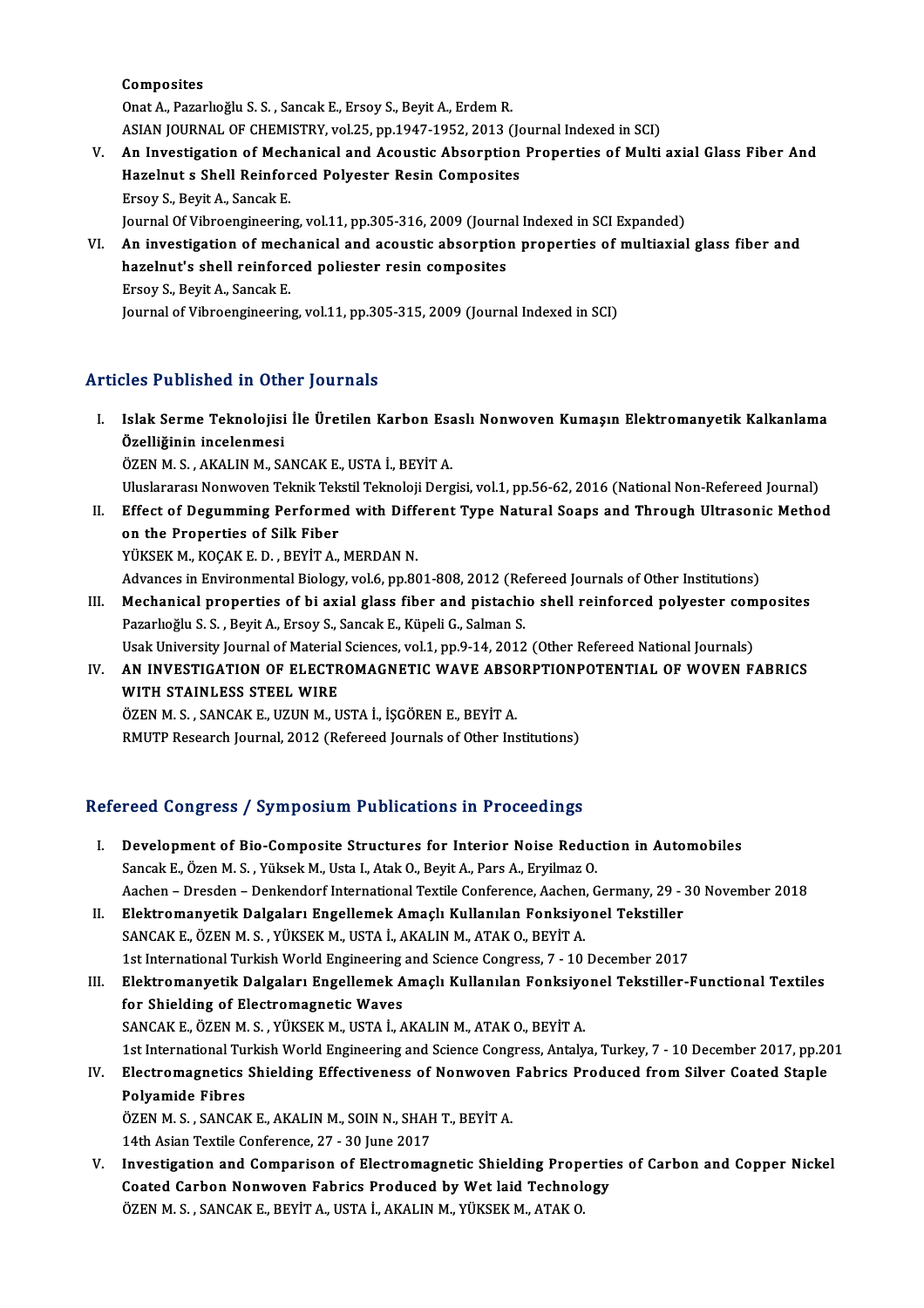10th Asian-Australasian Conference on Composite Materials (ACCM-10), Busan, South Korea, 16 - 19 October<br>2016  $10th$   $\mu$ <br> $2016$ 10th Asian-Australasian Conference on Composite Materials (ACCM-10), Busan, South Korea, 16 - 19 October<br>2016<br>VI. Investigation and comparison of electromagnetic shielding properties of carbon and cupper nickel<br>2021ed sarb

- 2016<br>Investigation and comparison of electromagnetic shielding propert<br>coated carbon nonwoven fabrics produced by wet laid technology<br>ÖZEN M.S., SANCAKE, PEVIT A, USTA İ, AKALIN M, VÜKSEK M, ATAK O Investigation and comparison of electromagnetic shielding prope<br>coated carbon nonwoven fabrics produced by wet laid technolog<br>ÖZEN M. S. , SANCAK E., BEYİT A., USTA İ., AKALIN M., YÜKSEK M., ATAK O.<br>The 10th Asian Australa ÖZEN M. S. , SANCAK E., BEYİT A., USTA İ., AKALIN M., YÜKSEK M., ATAK O.<br>The 10th Asian-Australasian Conference on Composit materials, 16 - 19 October 2016 ÖZEN M. S. , SANCAK E., BEYİT A., USTA İ., AKALIN M., YÜKSEK M., ATAK O.<br>The 10th Asian-Australasian Conference on Composite Materials, 16 - 19 October 2016<br>VII. Development of Conductive Fiber Composite Structures for Shi
- The 10th Asian-Australasian Conference on Composit materials, 16 19 Octorials.<br>Development of Conductive Fiber Composite Structures for Shield<br>SANCAK E., USTA İ., YÜKSEK M., UZUN M., AKALIN M., İŞGÖREN E., BEYİT A.<br>10th Development of Conductive Fiber Composite Structures for Shielding of Electromagnetic Waves<br>SANCAK E., USTA İ., YÜKSEK M., UZUN M., AKALIN M., İŞGÖREN E., BEYİT A.<br>10th Asian-Australasian Conference on Composite Materials SANC<br>10th /<br>2016<br>Inves 10th Asian-Australasian Conference on Composite Materials (ACCM-10), Busan, South Korea, 16 - 19 October<br>2016<br>Wet Laid Technology
- 2016<br>Investigation of Electi<br>Wet Laid Technology<br>ÖZEN M.S., AKALINM Investigation of Electromagnetic Shielding Effe<br>Wet Laid Technology<br>ÖZEN M. S., AKALIN M., SANCAK E., USTA İ., BEYİT A.<br>Asian Taytile Conferense (ATC12), 2., 06 Nevember
	- Wet Laid Technology<br>ÖZEN M. S. , AKALIN M., SANCAK E., USTA İ., BEYİT A.<br>Asian Textile Conference (ATC13), 3 06 November 2015
- ÖZEN M. S., AKALIN M., SANCAK E., USTA İ., BEYİT A.<br>Asian Textile Conference (ATC13), 3 06 November 2015<br>IX. Functionalization of Polyester Knitted Fabrics By Dyeing with Multi Walled Carbon Nanotubes<br>DEMIPEL CÜLTEVIN N. Asian Textile Conference (ATC13), 3 - 06 November 2015<br>Functionalization of Polyester Knitted Fabrics By D<br>DEMİREL GÜLTEKİN N., GÜLTEKİN B.C., BEYİT A., USTA İ.<br>1st International Conference en Engineering and Natural S Functionalization of Polyester Knitted Fabrics By Dyeing with Multi Walled<br>DEMİREL GÜLTEKİN N., GÜLTEKİN B. C. , BEYİT A., USTA İ.<br>1st International Conference on Engineering and Natural Sciences, 15 - 19 May 2015<br>Preperat 1st International Conference on Engineering and Natural Sciences, 15 - 19 May 2015
- DEMIREL GÜLTEKIN N., GÜLTEKIN B. C. , BEYIT A., USTA I.<br>1st International Conference on Engineering and Natural Sciences, 15 19 May 2015<br>2. Preparatin of Argan Oil Added Polyurethane Based Electrospun Nanofibrous Membran Preparatin of Argan Oil Added Polyurethane Based Electrospun Nanofibrous Membrane<br>ERDEM R., SANCAK E., AKALIN M., YÜKSEK M., BEYİT A., ÖZDOĞAN R.<br>2ND USA International Conference on Surfaces, Coating and Nano Structured Ma ERDEM R., SANCAK E., AKAI<br>2ND USA International Conf<br>America, 19 - 22 May 2014 2ND USA International Conference on Surfaces, Coating and Nano Structured Materials, HOUST<br>America, 19 - 22 May 2014<br>XI. A Case Study on Copper Alginate Treated Wool Fabrics by Using Ultrasonic Energy<br>ITZIIN M. SANCAKE REV
- America, 19 22 May 2014<br>XI. A Case Study on Copper Alginate Treated Wool Fabrics by Using Ultrasonic Energy<br>UZUN M., SANCAK E., BEYİT A., USTA İ., AKALIN M. A Case Study on Copper Alginate Treated Wool Fabrics by Using Ultrasonic Energ<br>UZUN M., SANCAK E., BEYİT A., USTA İ., AKALIN M.<br>International Congress on Materials and Renewable Energy, ATİNA, Greece, 1 - 03 July 2013<br>Use

UZUN M., SANCAK E., BEYİT A., USTA İ., AKALIN M.<br>International Congress on Materials and Renewable Energy, ATİNA, Greece, 1 - 03 July 2013<br>XII. Use of Copper Filament and Cotton Fibres as Electromagnetic Shielding Mate International Congress on<br>Use of Copper Filament<br>Reinforced Core Yarns<br>UZUN M. SANGAKE CAN Use of Copper Filament and Cotton Fibres as Electrical Core Yarns<br>Reinforced Core Yarns<br>UZUN M., SANCAK E., CAN M., USTA İ., BEYİT A., AKALIN M.<br>International Congress on Meterials and Bonaughla Energ Reinforced Core Yarns<br>UZUN M., SANCAK E., CAN M., USTA İ., BEYİT A., AKALIN M.<br>International Congress on Materials and Renewable Energy, ATİNA, Greece, 1 - 03 July 2013

- UZUN M., SANCAK E., CAN M., USTA İ., BEYİT A., AKALIN M.<br>International Congress on Materials and Renewable Energy, ATİNA, Greece, 1 03<br>XIII. Blektromanyetik Dalgaları Engellemek İçin Dokunmamış Kumaş Üretimi International Congress on Materials and Renewable |<br>Elektromanyetik Dalgaları Engellemek İçin Dok<br>ÖZEN M. S. , USTA İ., SANCAK E., BEYİT A., AKALIN M.<br>V. International PD Brakarage Events Burge, Turkey Elektromanyetik Dalgaları Engellemek İçin Dokunmamış Kumaş<br>ÖZEN M. S. , USTA İ., SANCAK E., BEYİT A., AKALIN M.<br>V. International RD Brokerage Events, Bursa, Turkey, 4 - 05 April 2013<br>An Investisation inte Seund Absenntion ÖZEN M. S., USTA İ., SANCAK E., BEYİT A., AKALIN M.<br>V. International RD Brokerage Events, Bursa, Turkey, 4 - 05 April 2013<br>XIV. An Investigation into Sound Absorption Properties of Weft Knitted fabrics<br>VIIVSEV M. BEVIT
- V. International RD Brokerage Events, Bursa,<br>An Investigation into Sound Absorption<br>YÜKSEK M., BEYİT A., İŞGÖREN E., ÖZEN M. S.<br>2nd International Conference on Value Addit 2nd International Conference on Value AdditionInnovation in Textiles, Faisalabad, Pakistan, 18 - 19 March 2013, pp.212-218 YÜKSEK M., BEYİT A., İSGÖREN E., ÖZEN M. S. 2nd International Conference on Value AdditionInnovation in Textiles, Faisalabad, Pakistan, 18 - 19 March 20<br>pp.212-218<br>XV. An Investigation of Electromagnetic Wave Absorption Potential of Woven Fabrics with Stainless<br>Stae
- pp.212-218<br><mark>An Investig</mark><br>Steel Wire<br>ÖZEN M S Steel Wire<br>ÖZEN M. S. , USTA İ., BEYİT A., UZUN M., SANCAK E., İŞGÖREN E.

The 4th RMUTP International Conference TextilesFashion, Bangkok, Thailand, 3 - 04 July 2012

ÖZEN M. S. , USTA İ., BEYİT A., UZUN M., SANCAK E., İŞGÖREN E.<br>The 4th RMUTP International Conference TextilesFashion, Bangkok, Thailand, 3 - 04 July 2012<br>XVI. The Effect to Electromagnetic Shielding of the Thickness o ÖZEN M. S. , USTA İ., BEYİT A., UZUN M., SANCAK E., YÜKSEK M.<br>The 4th RMUTP International Conference TextilesFashion, Thailand, 3 - 04 July 2012 The Effect to Electromagnetic Shielding of the Thickness of the Needle Pun<br>ÖZEN M.S., USTA İ., BEYİT A., UZUN M., SANCAK E., YÜKSEK M.<br>The 4th RMUTP International Conference TextilesFashion, Thailand, 3 - 04 July 2012<br>The ÖZEN M. S. , USTA İ., BEYİT A., UZUN M., SANCAK E., YÜKSEK M.<br>The 4th RMUTP International Conference TextilesFashion, Thailand, 3 - 04 July 2012<br>XVII. The Effect of Copper Sulphate Solutions on Physical Properties of C

## The 4th I<br><mark>The Effe</mark><br>Fabrics<br><sup>II7IIN M</sup> The Effect of Copper Sulphate Solutions on Physical<br>Fabrics<br>UZUN M., SANCAK E., AKALIN M., ATAK O., BEYİT A., USTA İ.<br>The 99th Teytile Institute World Conference Shab Alam Me Fabrics<br>UZUN M., SANCAK E., AKALIN M., ATAK O., BEYİT A., USTA İ.<br>The 88th Textile Institute World Conference, Shah-Alam, Malaysia, 15 - 17 May 2012<br>Effect of Eine Stainless Stael Wine Containing İnterlesk Knitting Eabrics

## UZUN M., SANCAK E., AKALIN M., ATAK O., BEYİT A., USTA İ.<br>The 88th Textile Institute World Conference, Shah-Alam, Malaysia, 15 - 17 May 2012<br>XVIII. Effect of Fine Stainless Steel Wire Containing İnterlock Knitting Fabr The 88th Textile Institute<br>Effect of Fine Stainle<br>Effectiveness EMSE<br>VÜKSEK M. SANGAK E Effect of Fine Stainless Steel Wire Containing Interlock<br>Effectiveness EMSE<br>YÜKSEK M., SANCAK E., USTA İ., BEYİT A., UZUN M., AKALIN M.<br>1St Internatinal Conference en Value Addition and Inneustion Effectiveness EMSE<br>1918 - YÜKSEK M., SANCAK E., USTA İ., BEYİT A., UZUN M., AKALIN M.<br>1St Internatinal Conference on Value Addition and Innovation in Textiles, Faisalabad, Pakistan, 14 - 15 March

- 
- XIX. Effect of Fine Stainless SteelWire Containing Interlock Knitting Fabrics on Electromagnetic Shielding